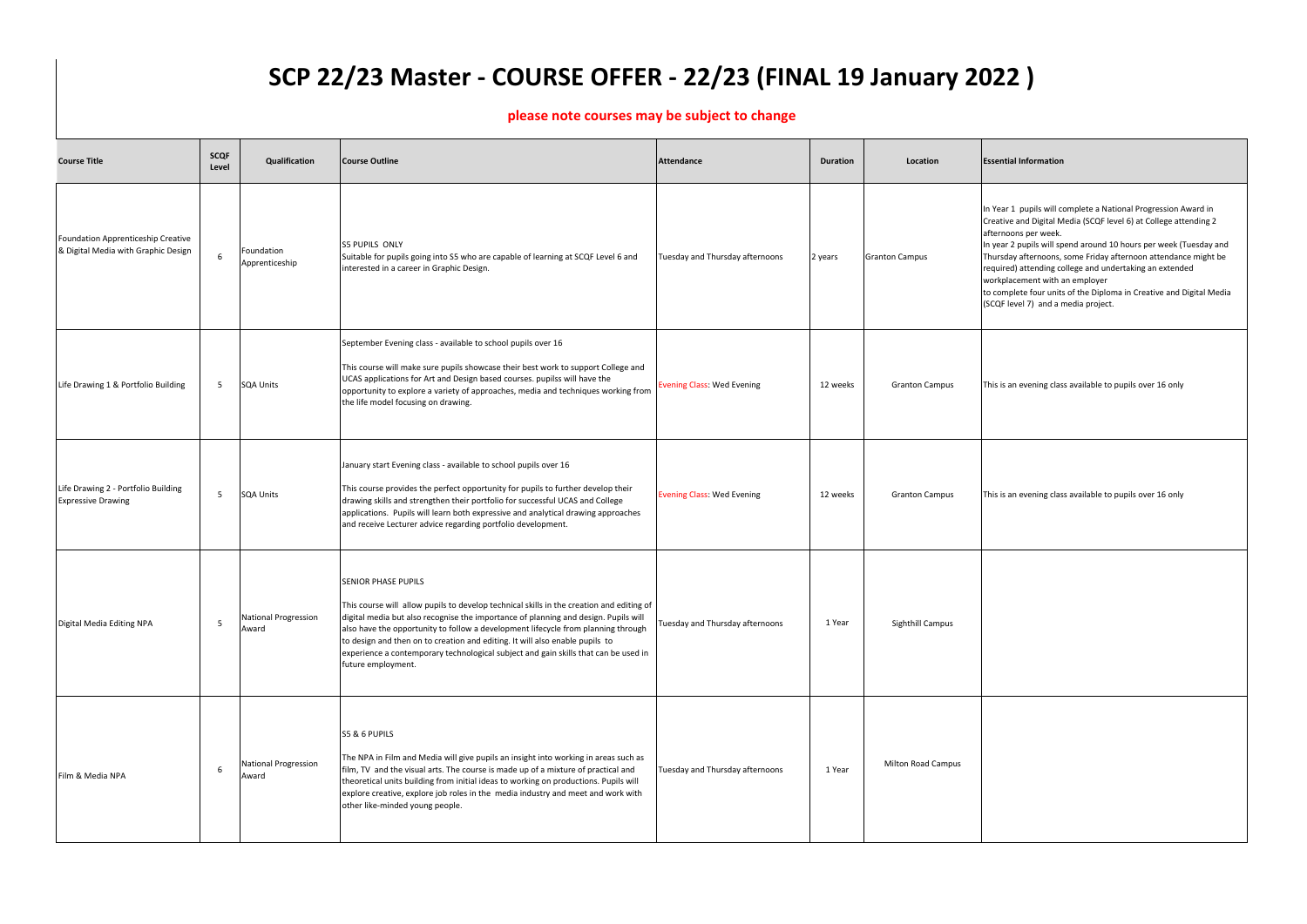- In Year 1 pupils will complete a National Progression Award in Creative and Digital Media (SCQF level 6) at College attending 2 afternoons per week.
- In year 2 pupils will spend around 10 hours per week (Tuesday and Thursday afternoons, some Friday afternoon attendance might be required) attending college and undertaking an extended
- workplacement with an employer
- to complete four units of the Diploma in Creative and Digital Media (SCQF level 7) and a media project.

| Foundation Apprenticeship Creative<br>& Digital Media                                                          | 6 | Foundation<br>Apprenticeship  | <b>S5 PUPILS ONLY</b><br>Suitable for pupils going into S5 who are capable of learning at SCQF Level 6 and<br>interested in a career in the Creative Industries, particularly in Television, Film<br>Industry, Media and Audio Visual                                                                                                                                                                                                                                                                                                                                                                                                                                                                                                                                                                                                                                                                                                                                                                  | Tuesday and Thursday afternoons | 2 years | Sighthill Campus          |
|----------------------------------------------------------------------------------------------------------------|---|-------------------------------|--------------------------------------------------------------------------------------------------------------------------------------------------------------------------------------------------------------------------------------------------------------------------------------------------------------------------------------------------------------------------------------------------------------------------------------------------------------------------------------------------------------------------------------------------------------------------------------------------------------------------------------------------------------------------------------------------------------------------------------------------------------------------------------------------------------------------------------------------------------------------------------------------------------------------------------------------------------------------------------------------------|---------------------------------|---------|---------------------------|
| Modern Musicianship (Performance<br>& Production)<br><b>NPA Live Performance</b>                               | 6 | National Progression<br>Award | <b>S5 &amp; S6 PUPILS</b><br>Project-based based course involving working in a band or small group to plan,<br>arrange, rehearse, record and perform a programme of music in a chosen style.<br>In addition to learning how to re-arrange existing material learners will<br>collaboratively write and arrange an original song which will also be recorded and<br>performed.<br>This will involve working in rehearsal rooms, DAW suites, auditorium and studio<br>settings with a completely practical focus.                                                                                                                                                                                                                                                                                                                                                                                                                                                                                        | Tuesday and Thursday afternoons | 1 year  | Sighthill Campus          |
| Sound Production<br>Music Business NPA with Studio<br><b>Recording NPA</b><br>(Two level 6 NPA Qualifications) | 6 | National Progression<br>Award | S5 & S6 PUPILS<br>This course will provide an introduction to working in the areas of music business<br>and sound production. Due to the closely linked nature of these two subjects and<br>their ongoing economic growth in the creative industries, the course provides an<br>excellent opportunity to gain a grounding in this area of employment by taking part<br>in projects involving the creation and marketing of musical products. pupils will learn<br>both creative and technical processes in sound production including composition,<br>MIDI sequencing, editing, arranging and mixing. In addition to this pupils will learn<br>about a range of job roles and organisations in the music industry, methods for<br>promotion and distribution, branding and marketing. The course is taught by<br>industry experienced lecturers in sector leading facilities. These include 5 SSL<br>studios and 4 TOFT studios, over 10 fully equipped rehearsal rooms and a 100+ seat<br>auditorium. | Tuesday and Thursday afternoons | 1 Year  | <b>Milton Road Campus</b> |
| Acting & Performance NPA with<br>Professional Theatre Preparation NPA<br>(Two level 6 NPA Qualifications)      | 6 | National Progression<br>Award | S5 & 6 PUPILS<br>This course gives pupils the opportunity to study at college and gain a qualification<br>and a range of experience in Acting and Performance and Theatre Preparation.<br>The aim is to help pupils make an informed choice for future options after school<br>regarding the Performing Arts. The course provides the opportunity to achieve two<br>National Progression Awards (at SQCF Level 6)                                                                                                                                                                                                                                                                                                                                                                                                                                                                                                                                                                                      | Tuesday and Thursday afternoons | 1 Year  | <b>Milton Road Campus</b> |

PASS Hoodies and T-shirts can be bought from our online webshop. Further details from course lecturer.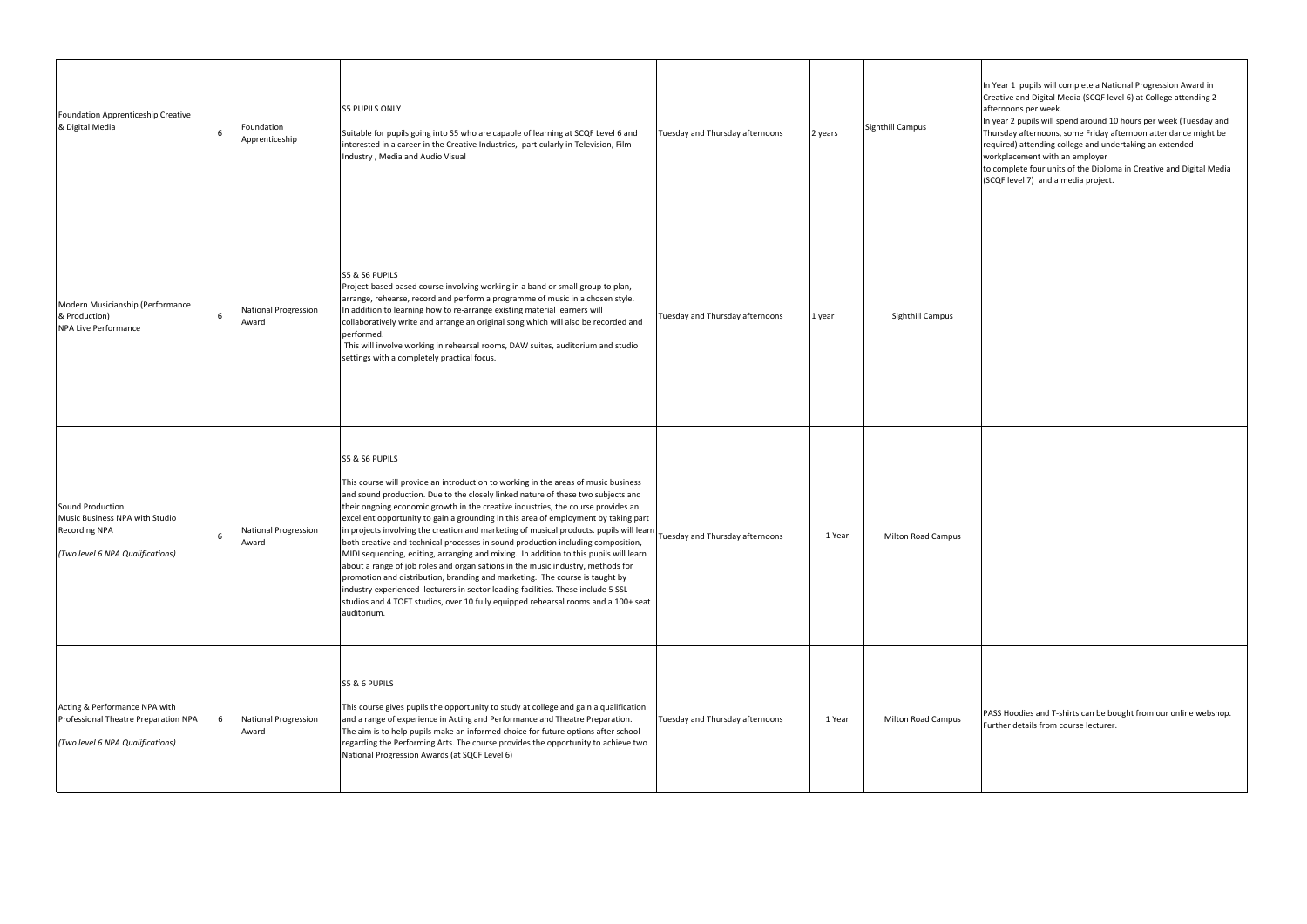| Costume NPA                  | $\overline{5}$ | <b>National Progression</b><br>Award | S5 & S6 PUPILS<br>This course will introduce pupils to techniques that are important in the costume<br>design sector.<br>It develops practical, technical and transferable skills and gives the opportunity to<br>build skills and portfolios for progression to next level courses.                    | Tuesday and Thursday afternoons | 1 Year | Granton |
|------------------------------|----------------|--------------------------------------|---------------------------------------------------------------------------------------------------------------------------------------------------------------------------------------------------------------------------------------------------------------------------------------------------------|---------------------------------|--------|---------|
| Dance NPA                    | 4&5            | <b>National Progression</b><br>Award | <b>SENIOR PHASE PUPILS</b><br>This is an introductory qualification in Dance in which pupils will explore<br>choreography and gain an appreciation of dance skills and techniques.<br>It allows pupils to develop knowledge, understanding and skills in choreography and<br>different styles of dance. | Tuesday and Thursday afternoons | 1 Year | Granton |
| Make-up Skills NPA           | 5              | <b>National Progression</b><br>Award | S5 & S6 PUPILS<br>This course will provide candidates with skills in the key aspects of make-up with a<br>focus on specific make-up styles.                                                                                                                                                             | Tuesday and Thursday afternoons | 1 Year | Granton |
| <b>NPA Technical Theatre</b> | 6              | National Progression<br>Award        | S5 & S6 PUPILS<br>This course will introduce pupils to techniques that are important in Technical<br>theatre.<br>It develops practical, technical and transferable skills and gives the opportunity to<br>build skills for progression to next level courses.                                           | Thursday afternoons             | 1 Year | Granton |

A kit cost of £15.00 per pupil will be required to be met by school

PASS Hoodies and T-shirts can be bought from our online webshop. Further details from course lecturer.

A kit cost of £35.00 per pupils will be required to be met by school.

PASS Hoodies and T-shirts can be bought from our online webshop. Further details from course lecturer.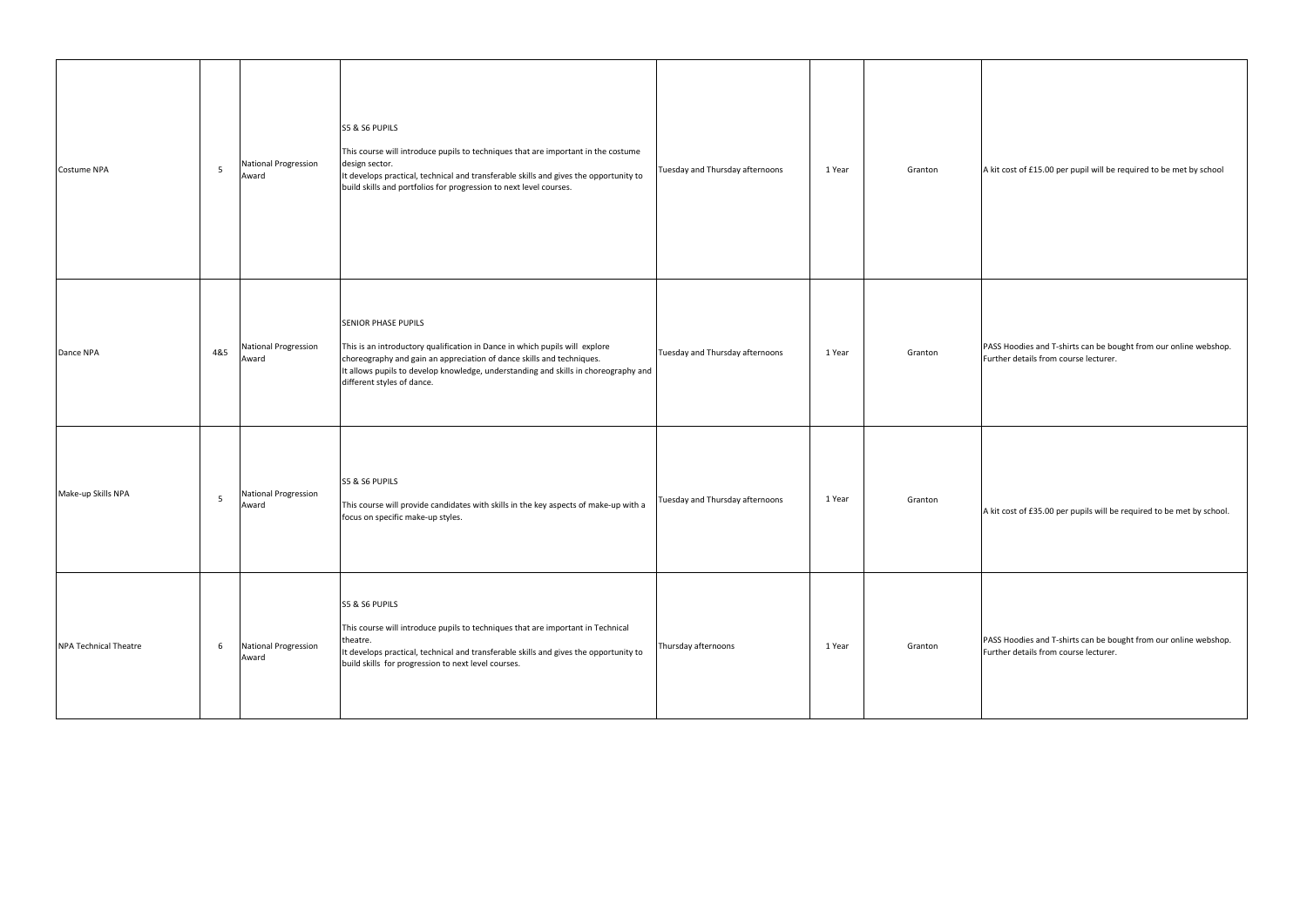In year one (S5) you will complete the following units at Edinburgh College:

Computing Applications: Development

Computing: Authoring a Website

Software Design and Development

Year two (S6) you will have a mixture of College and workplace delivery where you will develop work ready skills undertake a project for your employer and complete the following units:

ASSESSMENT ARRANGEMENTS Although enrolled at Edinburgh College, pupils sitting SQA exams will be required to sit at school.

ASSESSMENT ARRANGEMENTS

| Foundation Apprenticeship in<br>Information Technology: Software<br>Development | 6 | Foundation<br>Apprenticeship                                                  | <b>S5 PUPILS ONLY</b><br>Suitable for pupils going into S5 who are capable of learning at SCQF Level 6 and<br>interested in a Computing                                                                                                                                                                                                                                                                                                                                                                | Tuesday and Thursday afternoons | 2 years | Sighthill Campus      |
|---------------------------------------------------------------------------------|---|-------------------------------------------------------------------------------|--------------------------------------------------------------------------------------------------------------------------------------------------------------------------------------------------------------------------------------------------------------------------------------------------------------------------------------------------------------------------------------------------------------------------------------------------------------------------------------------------------|---------------------------------|---------|-----------------------|
| Photography Higher                                                              | 6 | Higher                                                                        | S5 & 6 PUPILS<br>This course includes the technical and creative aspects of photography. The course<br>comprises a series of units covering basic camera controls and use of research skills<br>and digital imaging. These skills are then combined in the thematic course project                                                                                                                                                                                                                     | Tuesday and Thursday afternoons | 1 Year  | Sighthill Campus      |
| NPA Photography                                                                 | 5 | <b>NPA</b>                                                                    | THIS COURSE IS FOR SENIOR PHASE PUPILS WHO ARE STILL AT SCHOOL<br>This course will develop knowledge and understanding in practical photography. The<br>Awards are aimed at those who want to explore their interest in photography and<br>perhaps take it to a more advanced level.                                                                                                                                                                                                                   | Tuesday and Thursday afternoons |         | Sighthill             |
| Design Engineer Construct (DEC)<br><b>TQUK Level 1 Certificate</b><br>16 PLACES | 5 | The Digital Built<br>Environment (RQF)<br>Qualification Number:<br>603/1991/4 | <b>S4 PUPILS</b><br>Design Engineer Construct (DEC) is an accredited learning programme supported by<br>industry leaders & professional bodies which has been developed to create and<br>inspire the next generation of Built Environment professionals. Through a project-<br>based approach DEC applies academic subject to the latest construction industry<br>practices. The programme is supported by industry leaders. ONline Delivery<br>streaming into classrooms along with workplace visits. | Tuesday and Thursday afternoons | 1 Year  | <b>Granton Campus</b> |
| Design Engineer Construct (DEC)<br><b>TQUK Level 2 Certificate</b><br>16 PLACES | 6 | The Digital Built<br>Environment (RQF)<br>Qualification Number:<br>603/1992/6 | <b>S5 PUPILS</b><br>Design Engineer Construct (DEC) is an accredited learning programme supported by<br>industry leaders & professional bodies which has been developed to create and<br>inspire the next generation of Built Environment professionals. Through a project-<br>based approach DEC applies academic subject to the latest construction industry<br>practices. The programme is supported by industry leaders.                                                                           | Tuesday and Thursday afternoons | 1 Year  | <b>Granton Campus</b> |

Although enrolled at Edinburgh College, pupils sitting SQA exams will be required to sit at school.Pupils sitting SQA exams will be required to sit at school.

This course will be a blended learning model with majority on line delivery and specialist classes on campus.

This course will be a blended learning model with majority on line delivery and specialist classes on campus.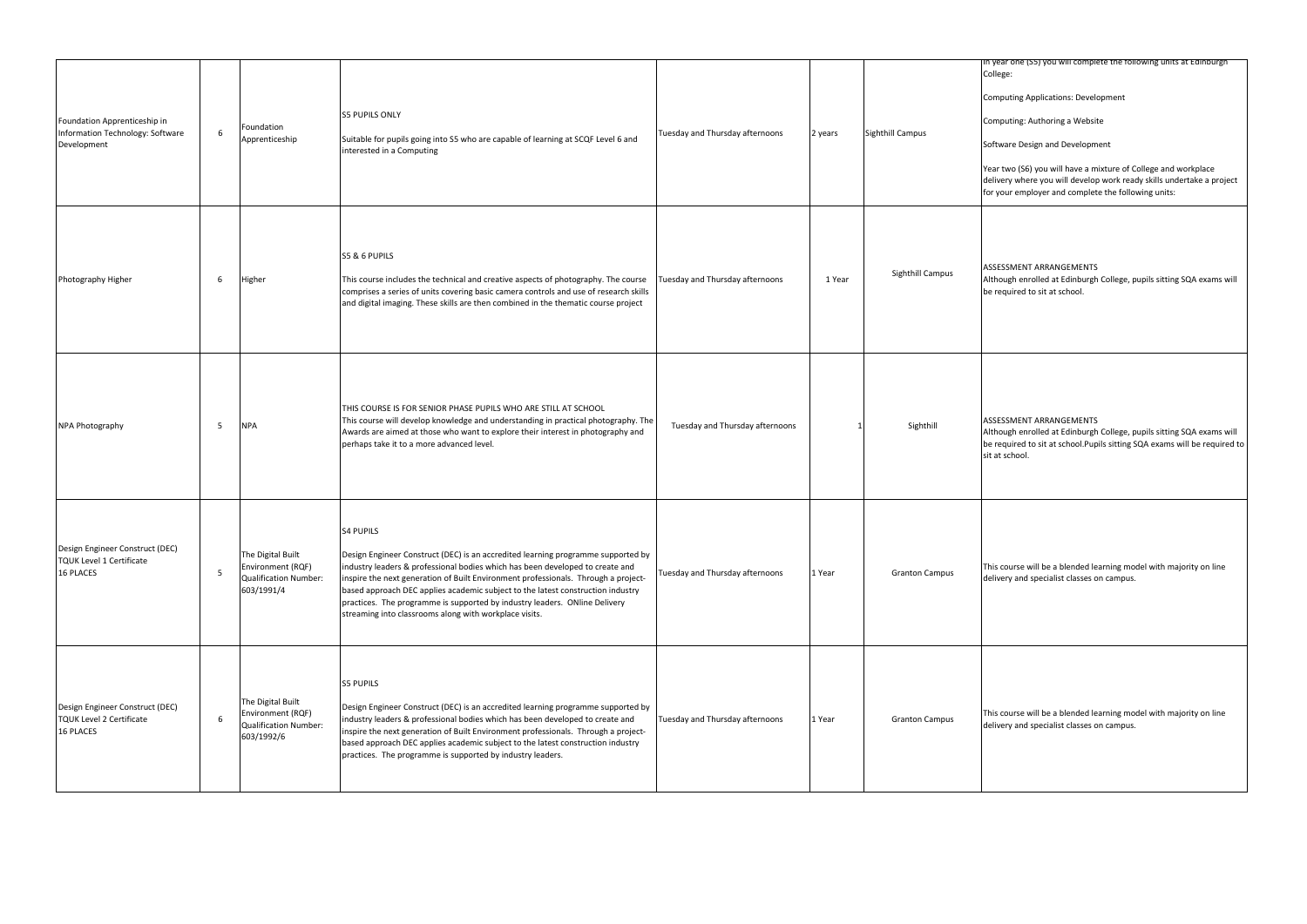| Electrical Skills - SQA Unit                                                                                                                             | 4              | <b>SQA Units</b>                                                                      | <b>SENIOR PHASE PUPILS</b><br>This course provides the perfect platform for pupils who are interested in<br>becomingan electrician to develop the essential skills and knowledge. pupils will<br>learn hand skills, electrical theory and wiring techniques which are based around a<br>domestic setting.                                                                                                                                                                                                                                                                               | Tuesday and Thursday afternoons | 1 Year | <b>Granton Campus</b>                 |
|----------------------------------------------------------------------------------------------------------------------------------------------------------|----------------|---------------------------------------------------------------------------------------|-----------------------------------------------------------------------------------------------------------------------------------------------------------------------------------------------------------------------------------------------------------------------------------------------------------------------------------------------------------------------------------------------------------------------------------------------------------------------------------------------------------------------------------------------------------------------------------------|---------------------------------|--------|---------------------------------------|
| <b>Construction NPA</b>                                                                                                                                  | 4&5            | <b>National Progression</b><br>Award                                                  | S4/5 PUPILS<br>This course provides the opportunity to try a variety of trade disciplines.<br>The main focus is on developing good hand tool skills and employability skills. There<br>may also be opportunities for work placements and visits to building sites.<br>Pupils can study towards level 4 or 5 SQA units, depending on ability.                                                                                                                                                                                                                                            | Tuesday and Thursday afternoons | 1 Year | <b>Granton Campus</b>                 |
| Institute of the Motor Industry (IMI)<br>Introduction to Motor Vehicle<br>Industry: Paint & Body Repairs                                                 | $\overline{4}$ | Institute of the Motor<br>Industry (IMI)                                              | <b>SENIOR PHASE PUPILS</b><br>This course offers a practical approach to learning . Subjects include workshop<br>health & safety, car body panel fitting, bodywork repair, panel masking and paint<br>application. This qualification also includes Personal and Social Development (PSD)<br>units such as team working and industry associated skills, which support learners in<br>their preparation for further study or work life.                                                                                                                                                  | Tuesday and Thursday afternoons | 1 Year | Sighthill / Midlothian Campus         |
| Institute of the Motor Industry (IMI)<br>Introduction to Motor Vehicle<br>Industry and Technologies -<br>Automotive: Light Vehicle with EV<br>Technology | $\overline{4}$ | Institute of the Motor<br>Industry (IMI) with<br>additional EC Unit: EV<br>Technology | <b>SENIOR PHASE PUPILS</b><br>This course offers a practical approach to learning. Subjects include workshop<br>health & safety, car body panel fitting, car service and safety inspections, brake pads<br>and disc fitting, making a hand tool and car washing and valeting. This qualification<br>also includes Personal and Social Development (PSD) units such as vehicle<br>manufacture and environment awareness, which support preparation for further<br>study or work life.                                                                                                    | Tuesday and Thursday afternoons | 1 Year | Midlothian Campus/Sighthill<br>Campus |
| Skills for Work Engineering Skills<br>National 5                                                                                                         | 5              | Skills for Work National 5                                                            | <b>SENIOR PHASE PUPILS</b><br>This course will provide the broad practical skills base needed in engineering<br>manufacture systems and processes. Pupils will develop the skills and knowledge<br>necessary for basic engineering processes and maintenance working on a range of<br>engineering systems including fitting using hand skills, fabrication engineering,<br>manufacturing project design and electrical and electronic engineering. Pupils will<br>also gain an insight into other engineering occupations such as mechanical,<br>automotive, electrical and electronic. | Tuesday and Thursday afternoons | 1 year | <b>Midlothian Campus</b>              |

Personal Protective Equipment (PPE) is mandatory to participate in this course. The PPE cost of £20.00 must be met by school. Personal Protective Equipment (PPE) is mandatory to participate in this course. The PPE cost of £45.00 must be met by school. Personal Protective Equipment (PPE) is mandatory to participate in this course. The PPE cost of £20.00 must be met by school. Personal Protective Equipment (PPE) is mandatory to participate in this course. The PPE cost of £20.00 must be met by school. Personal Protective Equipment (PPE) is manditory to particatie in this course. The cost of £20.00 must be met by school.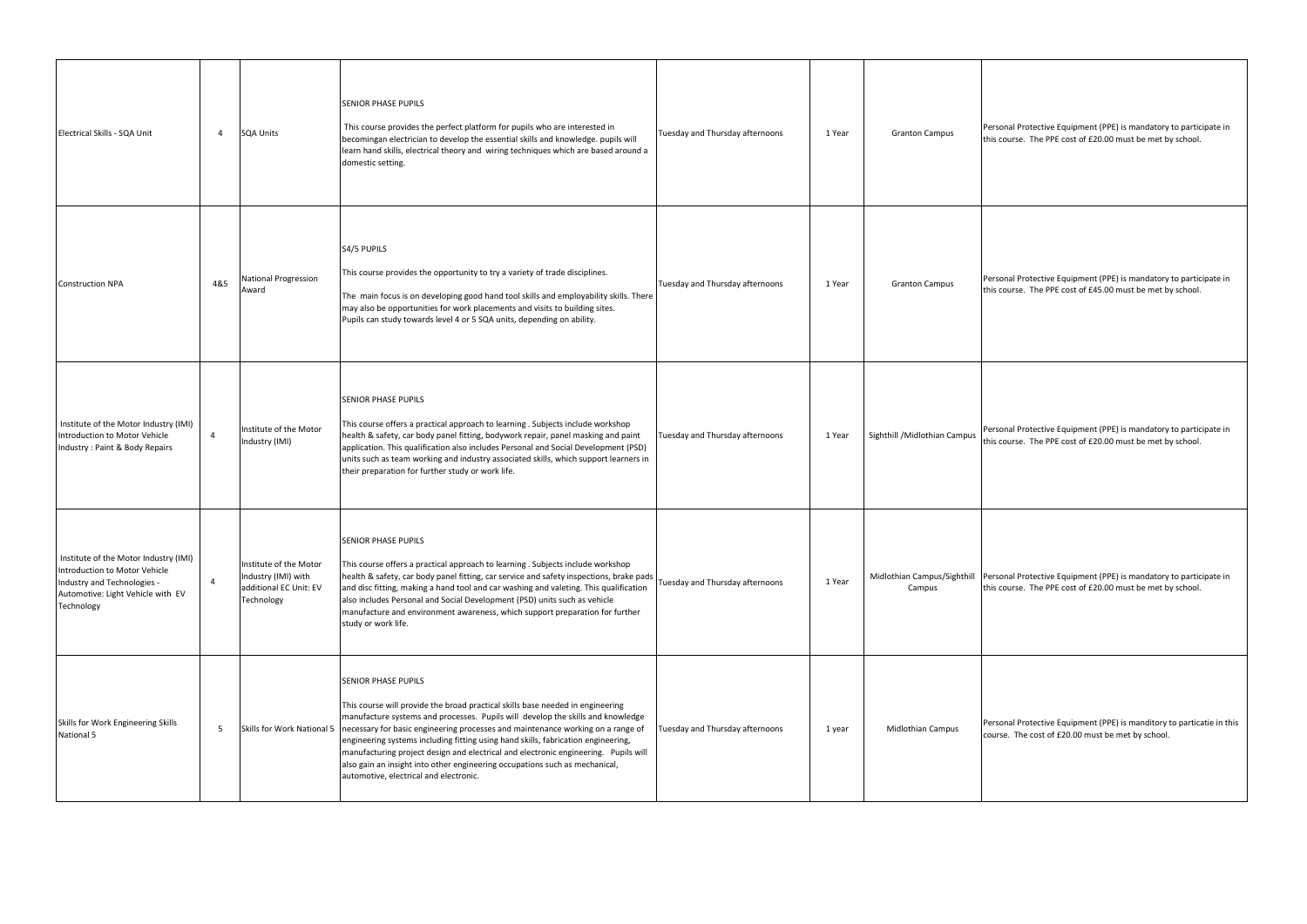Personal Protective Equipment (PPE) is mandatory to participate in this course. The PPE cost of £20.00 must be met by school.

 In Year 1 pupils will complete a National Certificate in Engineering Systems (SCQF level 6) at College attending 3 afternoons per week. In year 2 pupils will spend around 12 hours per week at college completing elements of an SVQ2 in Performing Engineering Operations (SCQF level 5) in our industry approved facilities.

| Access to FA Engineering -<br><b>SQA Units</b>                             | 5              | Edinburgh College<br>accredited units        | <b>S4 PUPILS</b><br>This course will provide the essential skills required for entry into the Engineering FA<br>in S5.<br>Pupils will develop the skills and knowledge necessary for mechanical and electrical<br>engineering principles and will experience practical working on a range of<br>engineering systems, including fitting, using hand skills, fabrication engineering,<br>manufacturing project design and electrical and electronic engineering. Pupils will<br>gain an insight into other engineering disciplines and will be supported with SI units<br>and 'elements of engineering'.                                                                                                               | Tuesday and Thursday afternoons | 1 year       | <b>Midlothian Campus</b>   |
|----------------------------------------------------------------------------|----------------|----------------------------------------------|----------------------------------------------------------------------------------------------------------------------------------------------------------------------------------------------------------------------------------------------------------------------------------------------------------------------------------------------------------------------------------------------------------------------------------------------------------------------------------------------------------------------------------------------------------------------------------------------------------------------------------------------------------------------------------------------------------------------|---------------------------------|--------------|----------------------------|
| Foundation Apprenticeship in<br>Engineering                                | 6              | Foundation<br>Apprenticeship                 | <b>S5 PUPILS ONLY</b><br>Suitable for pupils going into S5 with strong mathematical ability who are capable of Tuesday, Thursday and Friday<br>learning at SCQF Level 6 and interested in a career in Engineering. The course covers afternoons<br>mechanical, electrical, pneumatic and hydraulic systems. The level 5 'Access to FA'<br>course will give the required support and skills if taken in S4.                                                                                                                                                                                                                                                                                                           |                                 | 2 years      | <b>Midlothian Campus</b>   |
| <b>Engineering Academy: Engineering</b><br>Systems Energy & New Technology | $\overline{7}$ | HNC over 2 years or HNC<br>units over 1 year | This course allows you to start your engineering degree whilst you are still at<br>school.<br>The Academy is a joint project with Edinburgh College and Edinburgh Napier<br>University and provides an opportunity to build knowledge and practical skills<br>alongside academic study. There are multiple exit points from this course for young<br>people who are interested in progression to further study.<br>You can choose from a range of pathways depending on your individual<br>circumstances:<br>• Study HNC at college over 2 years in S5 & S6<br>• Start the HNC in S6 and progress to College to complete HNC then HND<br>To discuss your options please e-mail Sharon.Pearson@edinburghcollege.ac.uk | Tuesday, Thursday afternoons    | 1 or 2 years | <b>Midlothian Campus</b>   |
| SCP Childhood Practice Level 4<br>SCP Childhood Practice Level 5           | 4&5            | SQA & Edinburgh College<br>Units             | <b>SENIOR PHASE PUPILS</b><br>The Level 4 and Level 5 courses provide an excellent introduction to further study in<br>this exciting and fast growing Sector. Pupils can study towards level 4 or 5 SQA units,<br>depending on ability. In addition pupils will also develop a range of essential meta-<br>skills and study micro-topics linked to working with children and young people.                                                                                                                                                                                                                                                                                                                           | Tuesday and Thursday afternoons | 1 year       | Granton & Sighthill Campus |
| Introduction to Early Years & Primary<br>Teaching - SQA Units              | 6              | <b>SQA Units</b>                             | S5 & S6 PUPILS<br>This course has been specifically designed to support students to develop the skills<br>and understanding to progress on to study the HNC in Childhood Practice or Primary<br>School teaching. The course will cover the key areas of how children develop and<br>learn, how the adult supports this and theoretical approaches around these areas.                                                                                                                                                                                                                                                                                                                                                | Tuesday and Thursday afternoons | 1 year       | Online                     |

This course is comprised of 3 SQA units which will augment CV, college and UCAS applications.

Flexible options for S5/S6pupils. For further information please contact sharon.pearson@edinburghcollege.ac.uk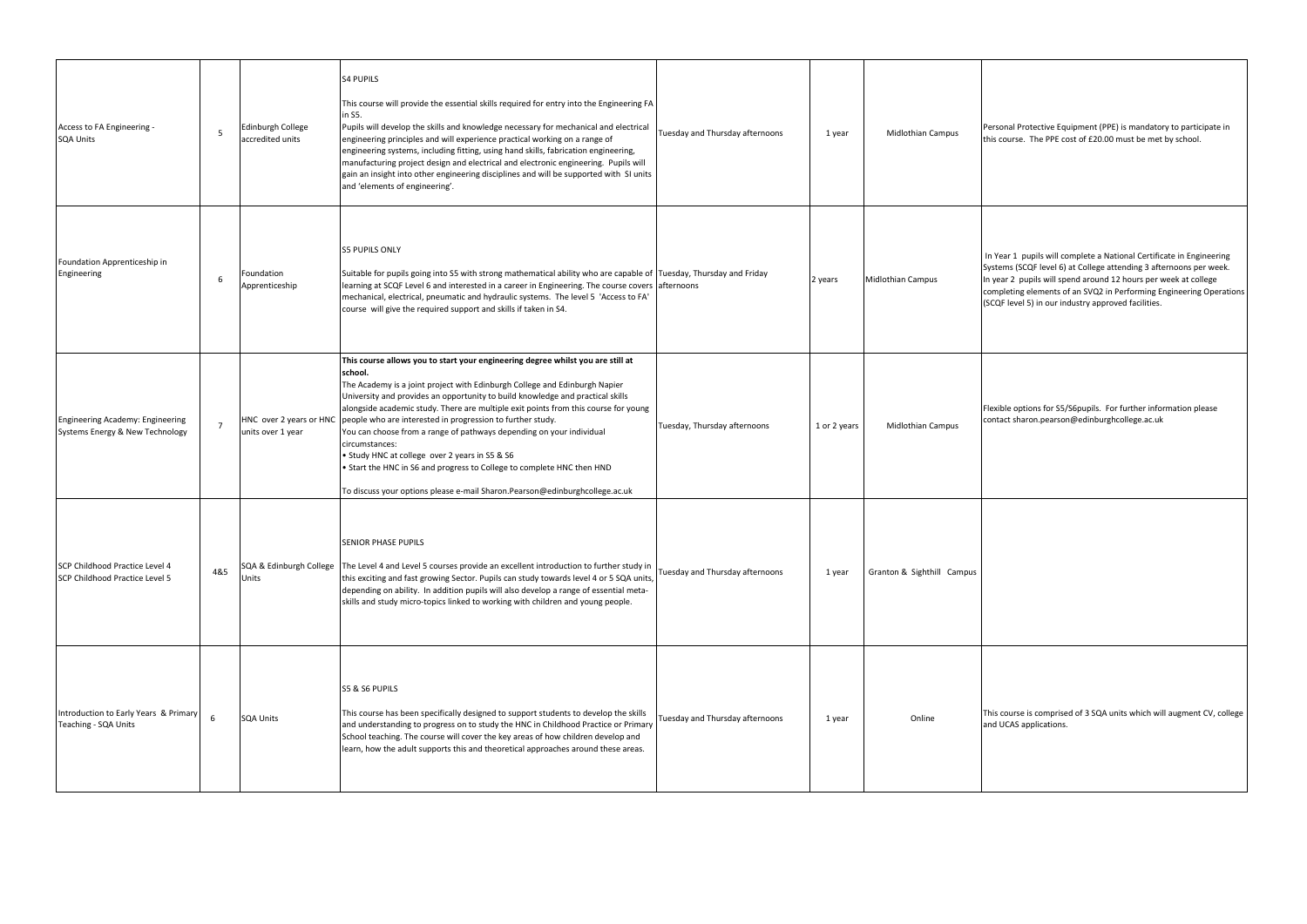

| Health & Social Care Academy                                 | 5              | SQA & Edinburgh College<br>Units | <b>SENIOR PHASE PUPILS</b><br>This course provides an agile pathway to a career in Health Care Professions. It<br>offers multiple options for progression to full time courses in Healthcare, Social Care,<br>Dental & Pharmacy and supports development of essential digital skills for the Care<br>Sector. The course offers job related practical experience which employers are<br>looking for and provides transferable skills which can be applied across a range of<br>disciplines. Pupils at Sighthill Campus will study in teh Digital Care Hub replica ward<br>setting with an infection prevention & control classroom, transition to home room<br>and Virtual Reality Technology which enables pupils to experience life through the<br>eyes of a dementia patient. Milton Road will have a satellite version of the Care Hub<br>augmented with live streaming from Sighthill Campus. | Tuesday and Thursday afternoons | 1 year  | Sighthill & Milton Road<br>Campus                                                                                     |
|--------------------------------------------------------------|----------------|----------------------------------|---------------------------------------------------------------------------------------------------------------------------------------------------------------------------------------------------------------------------------------------------------------------------------------------------------------------------------------------------------------------------------------------------------------------------------------------------------------------------------------------------------------------------------------------------------------------------------------------------------------------------------------------------------------------------------------------------------------------------------------------------------------------------------------------------------------------------------------------------------------------------------------------------|---------------------------------|---------|-----------------------------------------------------------------------------------------------------------------------|
| Skills for Work Health & Social Care<br>(Higher)             | 6              | Skills for Work Higher           | S5 & S6 PUPILS<br>This course introduces pupils to the nature of health and social care work. It<br>includes investigating the types of health and social care establishments that are<br>available and the roles of care workers in these settings. Pupils will also be<br>investigating the principles of good care practice and exploring what constitutes day<br>to day care work, for example identifying people's needs and strengths and learning<br>how care workers try to meet those needs through development and<br>implementation of care plans.                                                                                                                                                                                                                                                                                                                                     | Tuesday and Thursday afternoons | 1 year  | Sighthill                                                                                                             |
| Foundation Apprenticeship Social<br>Services and Health Care | 6              | Foundation<br>Apprenticeship     | <b>S5 PUPILS ONLY</b><br>Suitable for pupils going into S5 who are capable of learning at SCQF Level 6 and<br>interested in working within the care sector, primarily within Social Care.                                                                                                                                                                                                                                                                                                                                                                                                                                                                                                                                                                                                                                                                                                         | Tuesday and Thursday afternoons | 2 years | <b>Sighthill Campus</b>                                                                                               |
| Intro to Social Science                                      | $\overline{4}$ | SQA & Edinburgh College<br>Units | S4 & S5 PUPILS<br>This course will introduce students to the social sciences. They will learn how to<br>think critically and to understand human behaviour from different perspectives.                                                                                                                                                                                                                                                                                                                                                                                                                                                                                                                                                                                                                                                                                                           | Tuesday and Thursday afternoons | 1 year  | Sighthill                                                                                                             |
| Psychology Higher                                            | 6              | Higher                           | <b>S6 PUPILS ONLY</b><br>Studying Psychology will enable pupils to develop an understanding of the study of<br>the human mind and behaviour in a range of contexts and to enhance their ability<br>to use evidence to explain behaviour. The course will develop pupils' understanding<br>of psychology as the scientific study of the mind and behaviour. As Psychology is<br>both an evidence and research-based subject it provides pupils with the opportunity<br>to conduct practical research. This will include working with human participants in<br>accordance with recognised ethical standards.                                                                                                                                                                                                                                                                                        | Tuesday and Thursday afternoons | 1 year  | Sighthill Campus Blended<br>Learning (1 afternoon in<br>college and 1 afternoon<br>online) &<br>Open Learning Options |

## ASSESSMENT ARRANGEMENTS

Although enrolled at college, pupils sitting SQA exams will be re required to sit at school.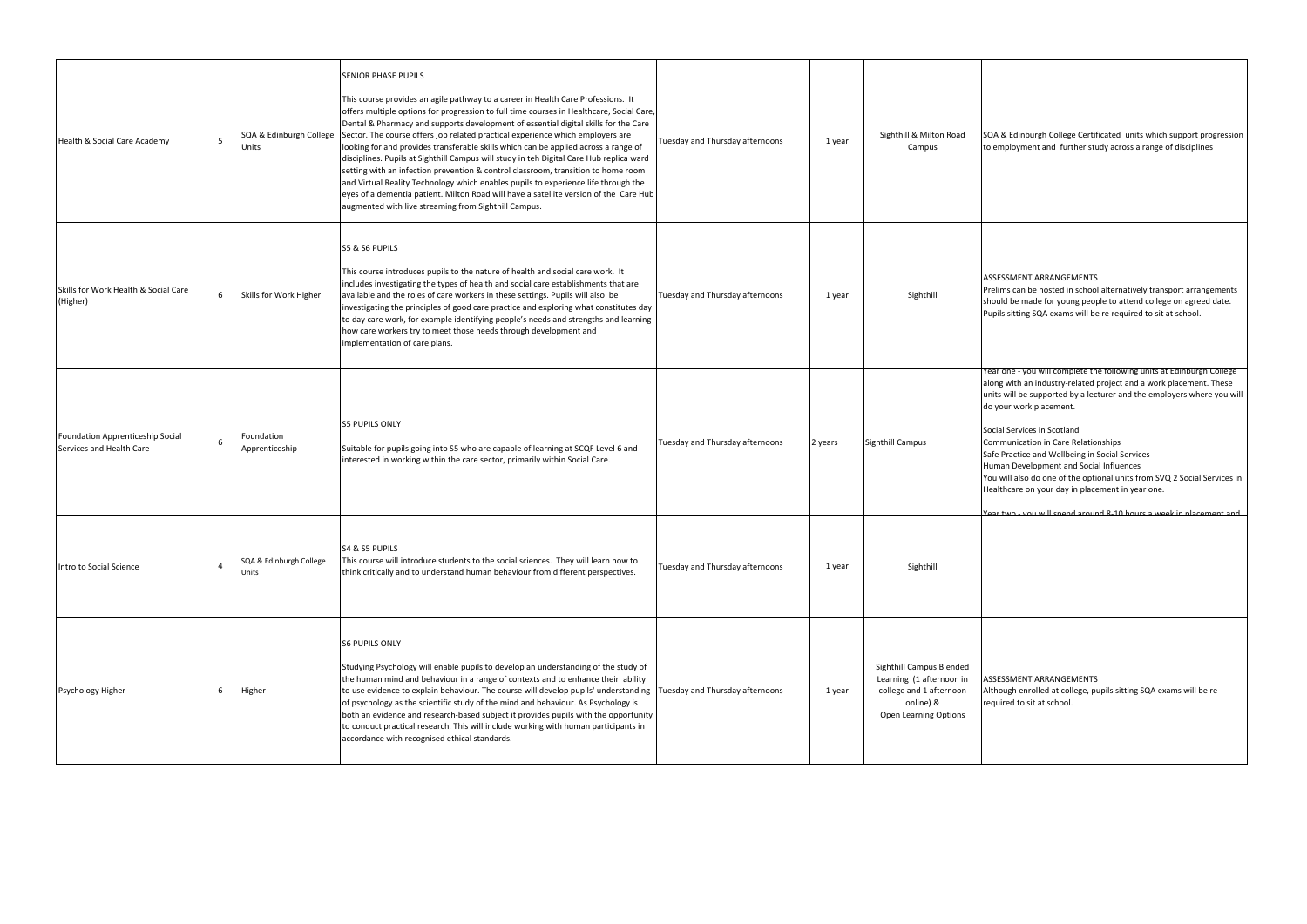In year 1 pupils will complete a National Progression Award in Accountancy (SCQF level 6) attending college 2 afternoons per week. In year 2 pupils will typically spend around 10 hour per week on an extended placement with an employer completing their qualification in the workplace.

In year 1 pupils will complete a National Progression Award in Business with Information Technology (SCQF level 6) attending college 2 afternoons per week. In year 2 pupils will typically spend around 10 hour per week atending college and on an extended placement with an employer to complete their qualification in the workplace.

| Introduction to College - EC Units | $3 - 4$ | Edinburgh College<br>accredited units | <b>SENIOR PHASE PUPILS</b><br>These courses are for pupils thinking about coming to college after they leave<br>school and who have a barrier to learning or receive learning support at school*<br>The aim is to give pupils a positive transition experience and to assess their<br>suitability for a course at college. A wide range of practical and classroom-based<br>subject areas is covered. This gives pupils a broad experience of the college<br>environment, the topics they would learn about on our full-time courses and a<br>general taste of student life.<br>Courses are taught in a supported nurturing environment. Pupils will work as part of<br>a group and learn new ways of engaging with other people, whilst benefitting from a<br>transition from school to college. | Tuesday and Thursday afternoons | 18 weeks | Sighthill, Granton, Milton Road<br>& Midlothian Campus |
|------------------------------------|---------|---------------------------------------|---------------------------------------------------------------------------------------------------------------------------------------------------------------------------------------------------------------------------------------------------------------------------------------------------------------------------------------------------------------------------------------------------------------------------------------------------------------------------------------------------------------------------------------------------------------------------------------------------------------------------------------------------------------------------------------------------------------------------------------------------------------------------------------------------|---------------------------------|----------|--------------------------------------------------------|
| Introduction to College - EC Units | $1 - 2$ | Edinburgh College<br>accredited units | *The level 1/2 course is specifically aimed at pupils who attend special education, or<br>receive significant levels of support in a mainstream schools.                                                                                                                                                                                                                                                                                                                                                                                                                                                                                                                                                                                                                                          | Tuesday and Thursday mornings   | 18 weeks | Milton Road or Sighthill<br>Campus                     |
| <b>FA Accounting</b>               | 6       | Foundation<br>Apprenticeship          | <b>S5 PUPILS ONLY</b><br>Suitable for pupils going into S5 who are capable of learning at SCQF Level 6 and<br>interested in a career in the Accountancy sector.                                                                                                                                                                                                                                                                                                                                                                                                                                                                                                                                                                                                                                   | Tuesday and Thursday afternoons | 2 years  | <b>Sighthill Campus</b>                                |
| <b>FA Business</b>                 | 6       | Foundation<br>Apprenticeship          | <b>S5 PUPILS ONLY</b><br>Suitable for pupils going into S5 who are capable of learning at SCQF Level 6 and<br>interested in a career in Business and Administration.                                                                                                                                                                                                                                                                                                                                                                                                                                                                                                                                                                                                                              | Tuesday and Thursday afternoons | 2 years  | <b>Sighthill Campus</b>                                |
| <b>FA Financial Services</b>       | 6       | Foundation<br>Apprenticeship          | <b>S5 PUPILS ONLY</b><br>Suitable for pupils going into S5 who are capable of learning at SCQF Level 6 and<br>interested in a career in Business and Administration.                                                                                                                                                                                                                                                                                                                                                                                                                                                                                                                                                                                                                              | Tuesday and Thursday afternoons | 2 years  | <b>Sighthill Campus</b>                                |

In year 1 pupils will complete a National Progression Award in Financial Services (SCQF level 6) attending college 2 afternoons per week along with a 1 week work placement. In year 2 pupils will typically spend around 10 hour per week attending college and on an extended placement with an employer to complete their qualification in the workplace.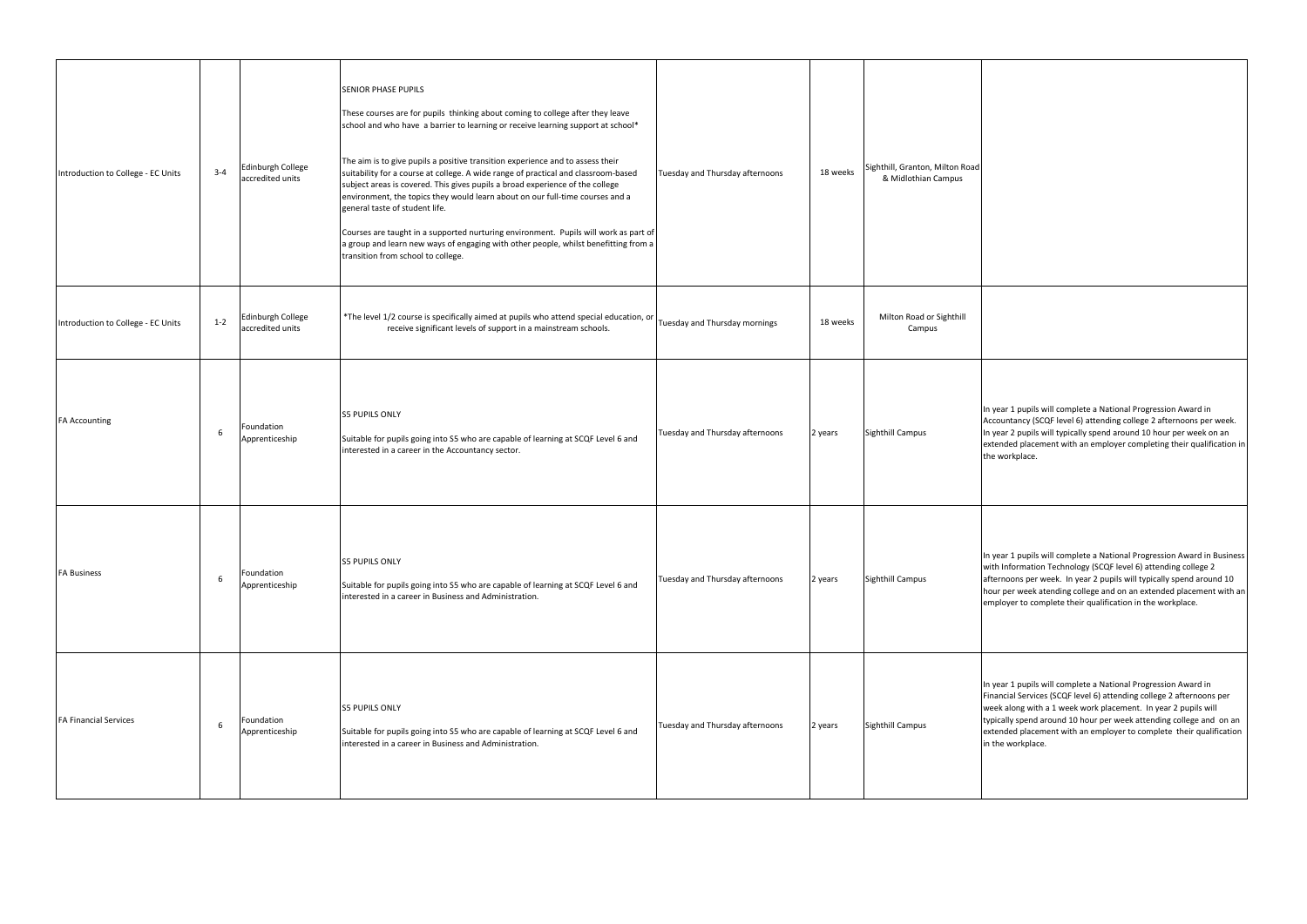| Uniformed & Emergency Services             | $\overline{4}$ | Skills for Work National 4           | <b>S4 PUPILS</b><br>This course will enable pupis to develop the general, practical skills, knowledge and<br>understanding required for work in uniformed and emergency services. The relevant<br>uniformed services for this course are: Army, Merchant Navy, Royal Navy and<br>Marines. The relevant emergency services are: Ambulance Service, Coastguard, Fire<br>& Rescue and Police. The knowledge and experience acquired will support<br>development of transferable employability skills and will also prepare pupils for<br>further training or employment. | Tuesday and Thursday afternoons                                                                                                          | 1 year  | Sighthill Campus       |
|--------------------------------------------|----------------|--------------------------------------|-----------------------------------------------------------------------------------------------------------------------------------------------------------------------------------------------------------------------------------------------------------------------------------------------------------------------------------------------------------------------------------------------------------------------------------------------------------------------------------------------------------------------------------------------------------------------|------------------------------------------------------------------------------------------------------------------------------------------|---------|------------------------|
| NPA legal Services with Police Studies     | 6              | <b>National Progression</b><br>Award | <b>S4 PUPILS</b><br>This course will provide pupils with an introduction to the Scottish Legal System.<br>Pupils will be introduced to a range of subjects within the legal sector and on<br>completion will develop the skills and knowledge required to progress HNC Police<br>studies.                                                                                                                                                                                                                                                                             | Tuesday and Thursday afternoons                                                                                                          | 1 year  | <b>Sightill Campus</b> |
| <b>HNC Police Studies</b><br>2 year course | 7              | <b>HNC Units</b>                     | <b>S5 PUPILS</b><br>This is a 2 year course for pupils who are interested in<br>developing a career where knowledge of the Police Service<br>and Policing is important, such as the Prison Service, Private<br>Security Firms, Social Services and youth or community Work                                                                                                                                                                                                                                                                                            | Tuesday and Thursday afternoons plus<br>self-directed study<br>In year 2 pupils will also be required to<br>attend on a Friday afternoon | 2 years | Sighthill Campus       |
| <b>NPA Criminology</b>                     | 6              | <b>National Progression</b><br>Award | <b>S5 PUPILS</b><br>This National Progression Award (NPA) allows pupils to study criminology, including<br>the complex nature of crime and the problems of measuring crime. Learners will<br>develop an understanding of the criminal justice system and gain insight into the<br>way crime and justice operates<br>Pupils will also develop transferable skills and an open an evaluative approach to<br>study.                                                                                                                                                      | Tuesday and Thursday afternoons                                                                                                          | 1 year  | Sighthill Campus       |
| PDA Criminology                            | $\overline{7}$ | Personal Development<br>Award        | <b>S5 &amp; S6 PUPILS</b><br>The PDA in Criminology at SCQF level 7 covers the following: theories of crime<br>causation and criminalisation, aspects of the criminal justice system in Scotland. The Open Learning only<br>course requires an open-minded, critical and evaluative approach to study. Learners<br>will develop knowledge of data handling, critical analysis as well as complex thinking<br>skill, problem solving and research skills.                                                                                                              |                                                                                                                                          | 1 Year  | Open Learning          |

This course comprises 3 SQA units which will augment CV and college applications. Requires self-directed study Requires self-directed study Requires self-directed study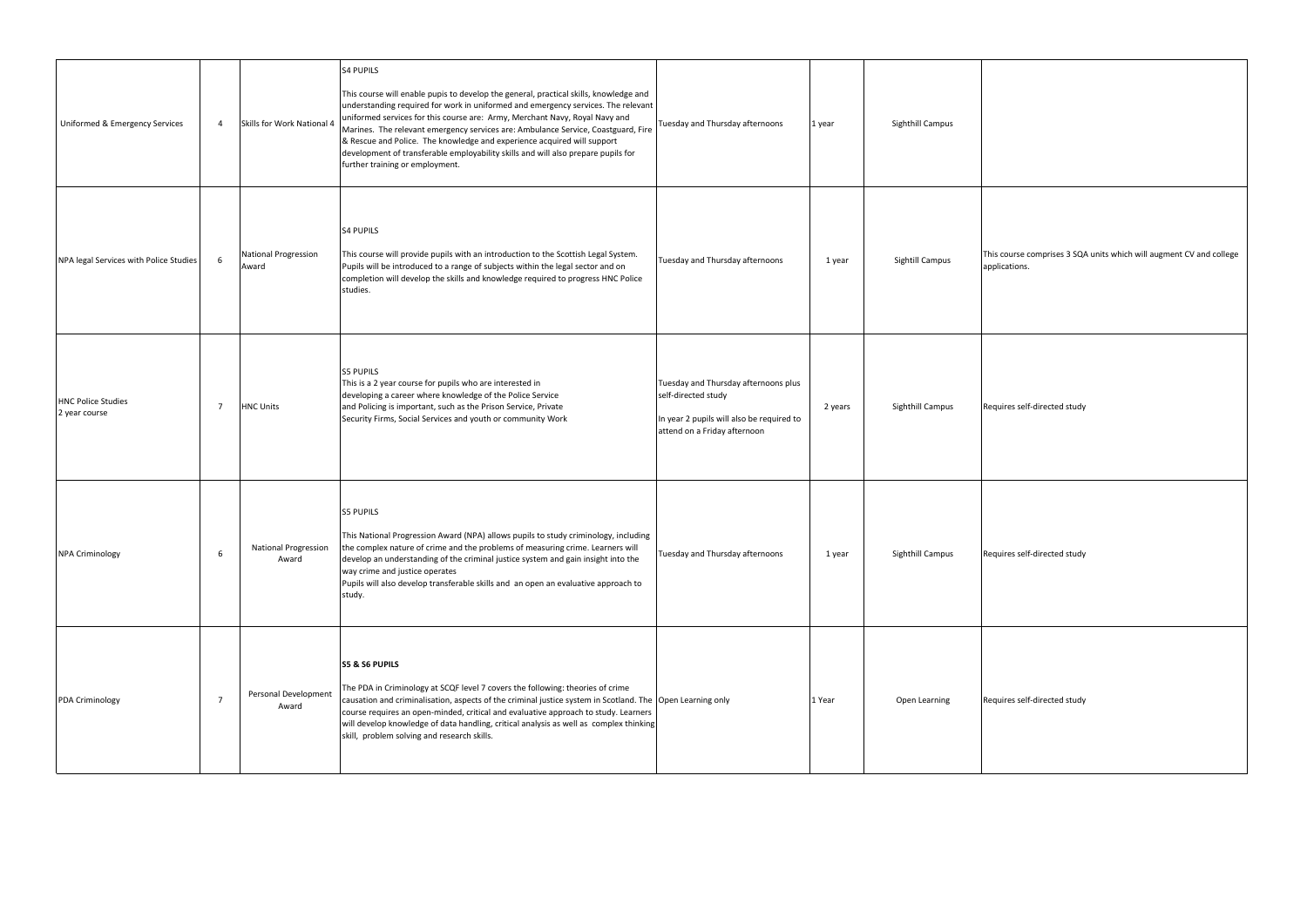Timing outwith campus SCP timetable ASSESSMENT ARRANGEMENTS Prelims can be hosted in school or delivered online. PUPILS sitting SQA exams will be required to sit at school.

| Marketing with Entrepreneurial Skills               | 6              | SQA & Edinburgh College<br>Units | <b>S5 &amp; S6 PUPILS</b><br>This course will provide learners with a vocationally relevant introduction to<br>Marketing and Entrepreneurial Skills to enable progression to further study.                                                                                                                                                            | Tuesday and Thursday Afternoons                                                                                                                                                                                                                                                                                                                      | 1year  | Sighthill Campus                                                                              |
|-----------------------------------------------------|----------------|----------------------------------|--------------------------------------------------------------------------------------------------------------------------------------------------------------------------------------------------------------------------------------------------------------------------------------------------------------------------------------------------------|------------------------------------------------------------------------------------------------------------------------------------------------------------------------------------------------------------------------------------------------------------------------------------------------------------------------------------------------------|--------|-----------------------------------------------------------------------------------------------|
| Access to Enterprise &<br>Commerce                  | 5              | SQA & Edinburgh College<br>Units | <b>S4 PUPILS</b><br>This is an entry level course which provide an introduction to functions central to the<br>business environment. It will include primers for subjects such as marketing,<br>administration, business, HR, accounts, law and data science to inform future study<br>choices. Pupils will study each of the topic areas for 4 weeks. | Tuesday & Thursday Afternoons                                                                                                                                                                                                                                                                                                                        | 1 Year | Milton Road                                                                                   |
| <b>ESOL Higher</b><br><b>ESOL National 5</b>        | 6<br>5         | Higher<br>National 5             | S5 & 6 PUPILS<br>This online digital course provides learners with the opportunity to develop English<br>language skills to achieve the Higher ESOL SQA qualification by learning in a<br>supportive and friendly environment with other young people who share similar<br>experiences.                                                                | Choice of:<br>Monday & Wednesday 4pm-6.30pm or<br>Tuesday & Thursday Afternoons 4pm-<br>6.30pm                                                                                                                                                                                                                                                       | 1 year | Digital Classroom/Open<br>Learning                                                            |
| <b>ESOL National 4</b><br><b>ESOL National 3</b>    | 4<br>3         | <b>National Qualification</b>    | <b>SENIOR PHASE PUPILS</b><br>This course provides learners with the opportunity to develop English language skills<br>to help with school work and achieve National ESOL SQA units by learning in a<br>supportive and friendly environment with other young people who share similar<br>experiences.                                                  | Choice of:<br>Monday & Wednesday 4pm to 6.30pm<br>or<br>Tuesday & Thursday 4pm to 6.30pm                                                                                                                                                                                                                                                             | 1 year | Digital Classroom/Open<br>Learning<br>or Drummond High School if<br>Covid restrictions permit |
| Advanced Higher French, German,<br>Spanish, Italian | $\overline{7}$ | Advanced Higher                  | <b>S6 PUPILS ONLY</b><br>This course will continue pupils' development and knowledge through increased<br>exposure to the language. This will give pupils the opportunity to acquire greater<br>fluency flexibility accuracy and confidence.                                                                                                           | French and Spanish only: Tuesday<br>afternoon and/or Thursday afternoon<br>digital classroom<br>Or<br>Open learning - Moodle self-study and<br>scheduled Teams calls, possible access<br>to digital classrooms if compatible with<br>timetable (German and Italian, plus<br>French and Spanish for pupils not<br>available on Tues/Thurs afternoons) | 1 year | Digital Classroom<br>or<br>Open learning                                                      |

Timing and community setting outwith campus SCP timetable

Courses will all run online.

ASSESSMENT ARRANGEMENTS Prelims will be hosted in school or delivered online. PUPILS sitting SQA exams will be re required to sit at school.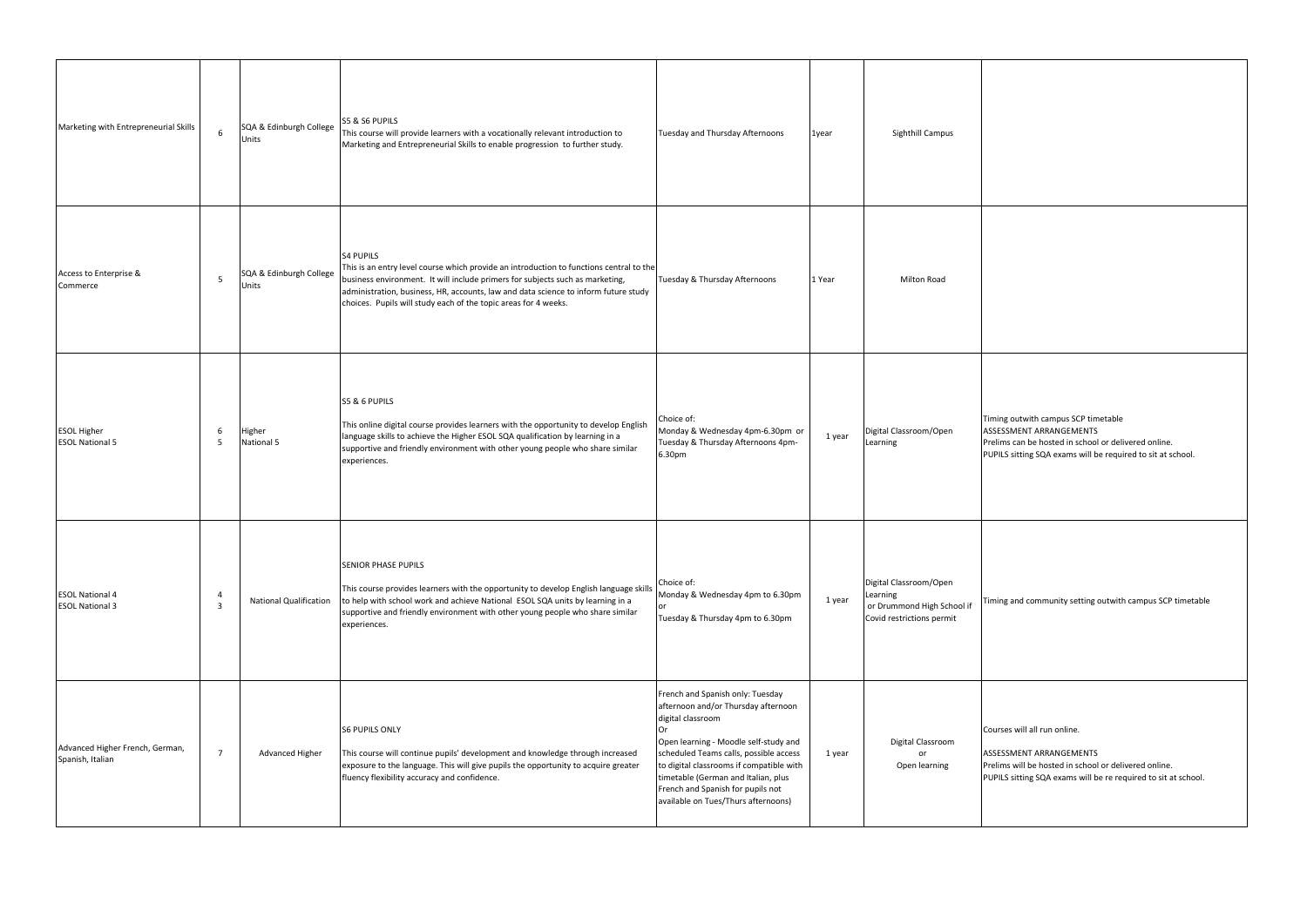Courses will all run online.

ASSESSMENT ARRANGEMENTS Prelims will be hosted in school or delivered online. PUPILS sitting SQA exams will be required to sit at school.

Courses will all run online.

ASSESSMENT ARRANGEMENTS Prelims will be hosted in school or delivered online. PUPILS sitting SQA exams will be required to sit at school.

| Higher French, German, Spanish,<br>Italian                                                                                                                                             | 6   | Higher                                      | S5 & 6 PUPILS<br>This course aims to continue the progressive development of pupils' knowledge and<br>competence by extending the range and complexity of the language encountered.<br>Higher Modern Languages courses enable pupils to read, listen, talk and write in a<br>modern language. Pupils also develop language skills of translation.                                                                                                                                                                                                                                                                                                                                                                                                                                                                                                                                                                                                                                                                                                                                                                                                                | Open learning - Moodle self-study and<br>scheduled Teams calls, possible access<br>to digital classrooms if compatible with<br>timetable.<br>Or Tuesday afternoon and/or Thursday<br>afternoon digital classroom (timing only<br>for Higher Spanish) | 1 year | Digital Classroom<br>or<br>Open learning           |
|----------------------------------------------------------------------------------------------------------------------------------------------------------------------------------------|-----|---------------------------------------------|------------------------------------------------------------------------------------------------------------------------------------------------------------------------------------------------------------------------------------------------------------------------------------------------------------------------------------------------------------------------------------------------------------------------------------------------------------------------------------------------------------------------------------------------------------------------------------------------------------------------------------------------------------------------------------------------------------------------------------------------------------------------------------------------------------------------------------------------------------------------------------------------------------------------------------------------------------------------------------------------------------------------------------------------------------------------------------------------------------------------------------------------------------------|------------------------------------------------------------------------------------------------------------------------------------------------------------------------------------------------------------------------------------------------------|--------|----------------------------------------------------|
| National 5 French, German, Spanish                                                                                                                                                     | 5   | <b>National Qualification</b>               | <b>SENIOR PHASE PUPILS</b><br>This course aims to continue the development of learners' knowledge and<br>competence in speaking writing reading and listening skills in the French language by<br>extending your range of grammar and vocabulary.                                                                                                                                                                                                                                                                                                                                                                                                                                                                                                                                                                                                                                                                                                                                                                                                                                                                                                                | Open learning - Moodle self-study and<br>scheduled Teams calls, possible access<br>to digital classrooms if compatible with<br>timetable                                                                                                             | 1 year | Digital Classroom<br>or<br>Open learning           |
| VTCT Level 1 Extended Certificate in<br>Hair and Beauty Skills (VRQ) (SCQF<br>Level 4)<br>progression to Level 2 Certificate in<br>Hair & Beauty Skills (Semester 2)<br>(SCQF Level 5) | 4/5 | <b>VTCT</b> (Internationally<br>recognised) | S4 & 5 Pupils<br>This course provides an introduction to a variety of skills<br>required for the Hairdressing and Beauty industry. By<br>developing these skills learners will have a greater insight<br>into each discipline enabling progression to their chosen field<br>within the industry. Depending on ability, learners can study<br>at SCQF level 4 or 5 and gain essential practical experience<br>in our professional salon environment and academies<br>with our high-end product companies and equipment.<br>Alongside this learners will also have the opportunity to<br>work in our employability salons, which will further enhance<br>employability prospects. Edinburgh College is the first<br>flagship Vocational Training Charitable Trust (VTCT) College<br>in Scotland. This professional recognition reflects the<br>exceptional standard of facilities and training.<br>Working with peers in the college environment gives<br>learners the opportunity to see the progression routes that<br>are on offer within the two disciplines and the opportunity<br>to gain feedback from the pupil that are currently on these<br>programmes. | Tuesday and Thursday afternoons                                                                                                                                                                                                                      | 1 year | <b>Granton Campus</b><br><b>Milton Road Campus</b> |
| NPA in Hospitality                                                                                                                                                                     | 5&6 | <b>SQA Units</b>                            | S5 & S6 PUPILS<br>The aim of this course is to provide pupils with the knowledge and skills required for<br>a career within the Hospitality industry. The course will cover an exciting range of<br>subjects aimed at developing pupils' cooking skills and front of house skills, providing<br>the practical experience to enhance future employment prospects. Teaching will be<br>delivered in our professional training kitchens and commercial restuarants. There<br>will be opportunities for pupils to participate in a programme of visits to hotels and<br>other hospitality businesses and ample opportunities for work experience to provide<br>further insight into this exciting and fast-paced industry. Successful applicants will<br>be offered a place at level 5 or level 6, depending on ability.                                                                                                                                                                                                                                                                                                                                             | Tuesday and Thursday afternoons                                                                                                                                                                                                                      | 1 year | Milton Road Campus                                 |

Protective Personal Equipment is mandatory to participate in this course which takes place in a professional training salon. FFP2 masks are worn at all time due to close contact work, unfortunatley there are no exemptions within our department. Pupils will be provided with a uniform and a hair & beauty kit to support their studies. The cost of £60 will require to be met by schools.

Pupils will be required to attend 2 hospitality events outwith the core timetable as part of their learning and will have the opportunity for work experience with industry partners.

Protective Personal Equipment is mandatory to participate in this course which takes place in a professional training Restaurant. Pupils will be provided with Chef trousers, jacket apron, hat & safety shoes, The kit cost of £60 will require to be met by schools.